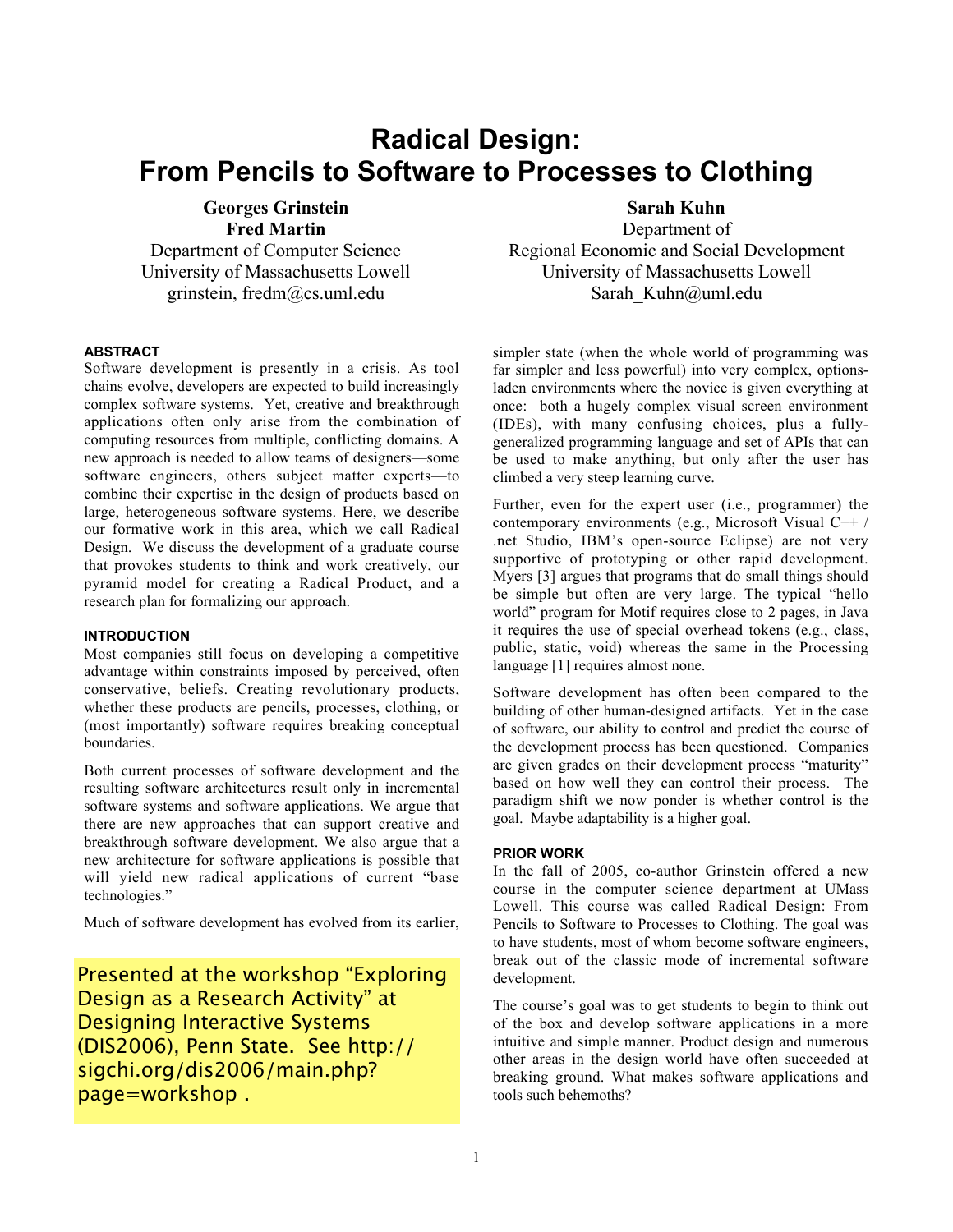The main goal was to have the students develop knowledge, insight and expertise in the radical development process for new objects. The course explored both evolutionary and revolutionary trends in design by first reviewing the fundamental principles of design and their history. The course then looked in more detail at the design process and associated theories, explored innovation in various technologies, and then reviewed modern approaches for breaking ground with designing objects.

The course was organized around three projects, each of which was redefined as the course progressed:

A. Introduction to Aadical Design: design a radical piece of hardware (a concept design)

B. Design and implement a radical multimedia presentation, as a 1-minute product pitch (the midterm project)

C. Design a radical software tool (e.g., a language, algorithm, or II) and prototype it (the final project)

Our successful experience in this class, in which students developed a diverse set of unexpected projects, has informed the ideas discussed in this paper, and our plan for subsequent work.



Figure 1: Pyramid Model for Creating a Radical Product

#### **THE RADICAL DESIGN APPROACH**

We propose a new model, the Pyramid Model, which provides support for users of development environments to be able to easily start with a simple application and change it to their needs (Figure 1). This is reminiscent of end-user programming, a field with a rich past (e.g., Nardi [4] and Goodell [2]).

This is a four-layer model or architecture. At its foundation is a set of "base products"—complete APIs for a diverse

collection of computing environments, similar to Logo microworlds, but inclusive of both new commercial and open source APIs, such as the programming languages Python and Processing, as well as APIs for specific environments, such as geographic information systems, database search, telephony, Google maps, LabVIEW, online news, home monitoring, TiVo, mobile computing, and sensor networks. These APIs tend to be large and often very low level so as to be able to provide as wide a range of applicability as possible.

At the apex is a domain specific API (a microAPI) that is highly tuned for implementing a particular, focused, realworld application (in our research plan, this will be the radical product designed by the students). The microAPI contains 10 or so commands and few parameters. The layer supporting the microAPI consists of defaults assumed for the product thereby anticipating some parameters, but avoiding having the programmer deal with boundary and constraint checking.

The layer above the base product APIs represents the merger of all the base product functions minimally necessary to run the new product. The layer above that provides support for parameter changes to the default API.

The middle layers thus negotiate between the full APIs of these heterogeneous systems and the highly domainspecific, intentionally designed microAPI for the radical product. This architecture dramatically reduces the complexity of the base layer into a tiny set of commands that are easily composed into the functional application. Further, the microAPI at the pyramid's apex is generative, capable of easily implementing not only the radical product for which it was designed, but a range of others that were not anticipated.

This provides for ease in product support as well as in development. Our argument is that the small tailored product APIs are flexible enough to support a wide range of products and that the process can be repeated if necessary. The results however are wonderfully small microAPIs supporting end-user programming due to the simplicity and broadness of the APIs.

### **RESEARCH PLAN**

We are pursuing the Radical Design approach by involving graduate students as co-researchers in successive offerings of the Aadical Design course. Our goals are to (1) validate our new approach including the pyramid model and methods of software design, (2) create curriculum materials for teaching, (3) create genuinely useful Aadical Products, and (4) create simple APIs (the microAPI) usable by nonprogrammers.

A new two-semester Aadical Design course will be developed. The sequence will bring together students from computer science and other disciplines in the creation of these programming environments. In the first semester, student teams will design several highly innovative specific